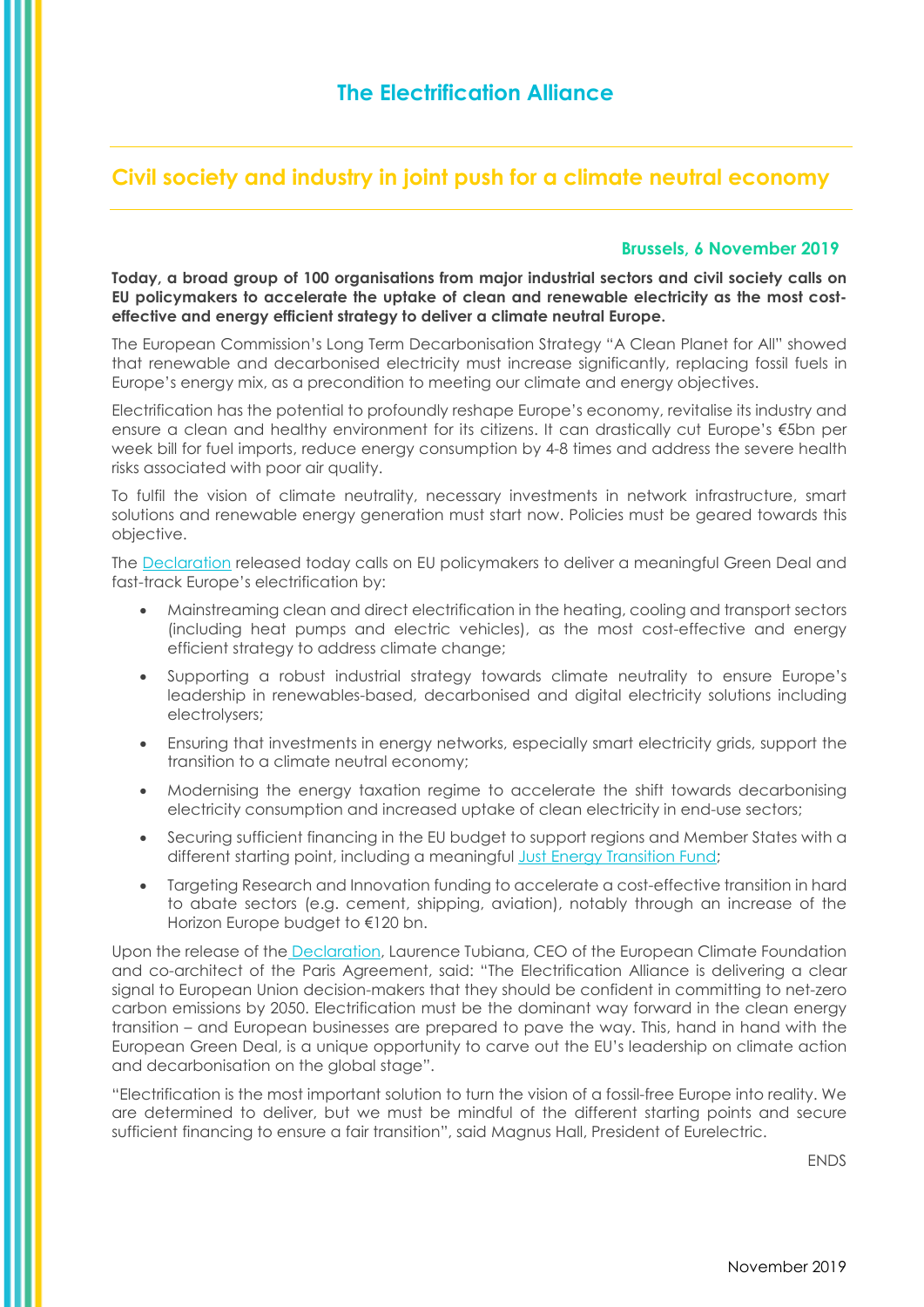## **NOTE TO EDITORS:**

The Electrification Alliance, founded in 2017, gathers strong advocates of the Paris Climate Agreement in a call to recognise renewable, clean and smart electricity as the key energy carrier for an efficient and decarbonised European future. In doing so, the Alliance members are working towards enabling technologies to advance Europe's competitiveness, economic growth, job creation, and the promotion of a sustainable society for European citizens.

**Association of Electrical Contractors (AIE)** is the voice of the electrical contracting industry in Europe. With 1.8 million professionals in over 300.000 businesses with a turnover of over EUR 200 billion, electrical contractors provide electrical installations for buildings and infrastructure, enabling cities and citizens to take part in the Energy Transition. Addressing energy, mobility, climate and skills policies, AIE is engaged at EU level to foster synergies between electrical contractors and European regulators.

- Giorgia Concas, Secretary General[, giorgia.concas@aie.eu,](mailto:giorgia.concas@aie.eu) +32 490 11 36 90;
- Federico Fucci, Communications Advisor[, federico.fucci@aie.eu,](mailto:federico.fucci@aie.eu) +32 472 85 64 05.

**Eurelectric** represents the interests of the European electricity industry. With members in over 30 European countries, we speak for more than 3,500 companies in power generation, distribution and supply. We seek to contribute to the competitiveness of our industry, provide effective representation in public affairs and promote the role of electricity in the advancement of society. For more information, visit: [eurelectric.org](http://www.eurelectric.org/)

- Gaël Glorieux, Strategic Communications Manager: [gglorieux@eurelectric.org,](https://www.eurelectric.org/about-us/our-team/) +32 478 65 27 97;
- Ioana Petcu, Press & Media Advisor: *ipetcu@eurelectric.org*, + 32 470 45 35 89.

**European Association for Electromobility (AVERE)** is the European association that promotes electromobility and sustainable transport across Europe. Our Members consist of National Associations supporting and encouraging the use of electromobility across Europe. We currently have active members in 17 European countries, whose total membership comes close to 1000 members with a commercial interest in electromobility. For more information, visit:<https://avere.org/>

- Jayson Dong, Policy Manager[: jayson@avere.org;](mailto:jayson@avere.org)
- Lorenzo Marchese, Communication Manager: [lorenzo@avere.org,](mailto:lorenzo@avere.org) +32 491 55 31 53.

**European Climate Foundation (ECF)** was founded in 2008 as a major philanthropic initiative to help tackle climate change by fostering the development of a low-carbon society at the national, European and global level. We support over 280 partner organisations to carry out activities that contribute to the public debate on climate action, drive urgent and ambitious policy in support of the objectives of the Paris Agreement and help deliver a socially responsible transition to a net zero emissions economy and sustainable society in Europe and around the world.

• Kaliana French, Strategic Communications Associate: [kaliana.french@europeanclimate.org](mailto:kaliana.french@europeanclimate.org) +32 479 15 26 34.

**European Copper Institute (ECI):** Headquartered in Brussels and part of the International Copper Association, the European Copper Institute brings together the copper industry and its partners, to make a positive contribution to the UN Sustainable Development Goals and to support markets for copper. This by engaging both on regulatory matters and via market development programs, working in close cooperation with our members, who represent the whole copper value chain (copper producers, smelters, recyclers and fabricators).

• Bernard Respaut, Chief Executive[, bernard.respaut@copperalliance.eu;](mailto:bernard.respaut@copperalliance.eu) +32 2 777 70 70.

**European Heat Pump Association (EHPA)** is a forward-looking association aiming at putting heat pumps at the centre of the energy system by communicating the benefits of heat pump technology, providing relevant information and being a reference point and integrator to all stakeholders. All activities aim at creating a market environment that facilitates a faster deployment of heat pump technology to unleash its benefits on a European level: efficient heating and cooling using renewable energy. For more information, visit [www.ehpa.org](http://www.ehpa.org/)

- Oliver Jung, EU Affairs Manager: [oliver.jung@ehpa.org,](mailto:oliver.jung@ehpa.org) +32 486 35 29 01;
- Eirini Litina, Communication Manager: [eirini.litina@ehpa.org,](mailto:eirini.litina@ehpa.org) +32 493 52 57 81.